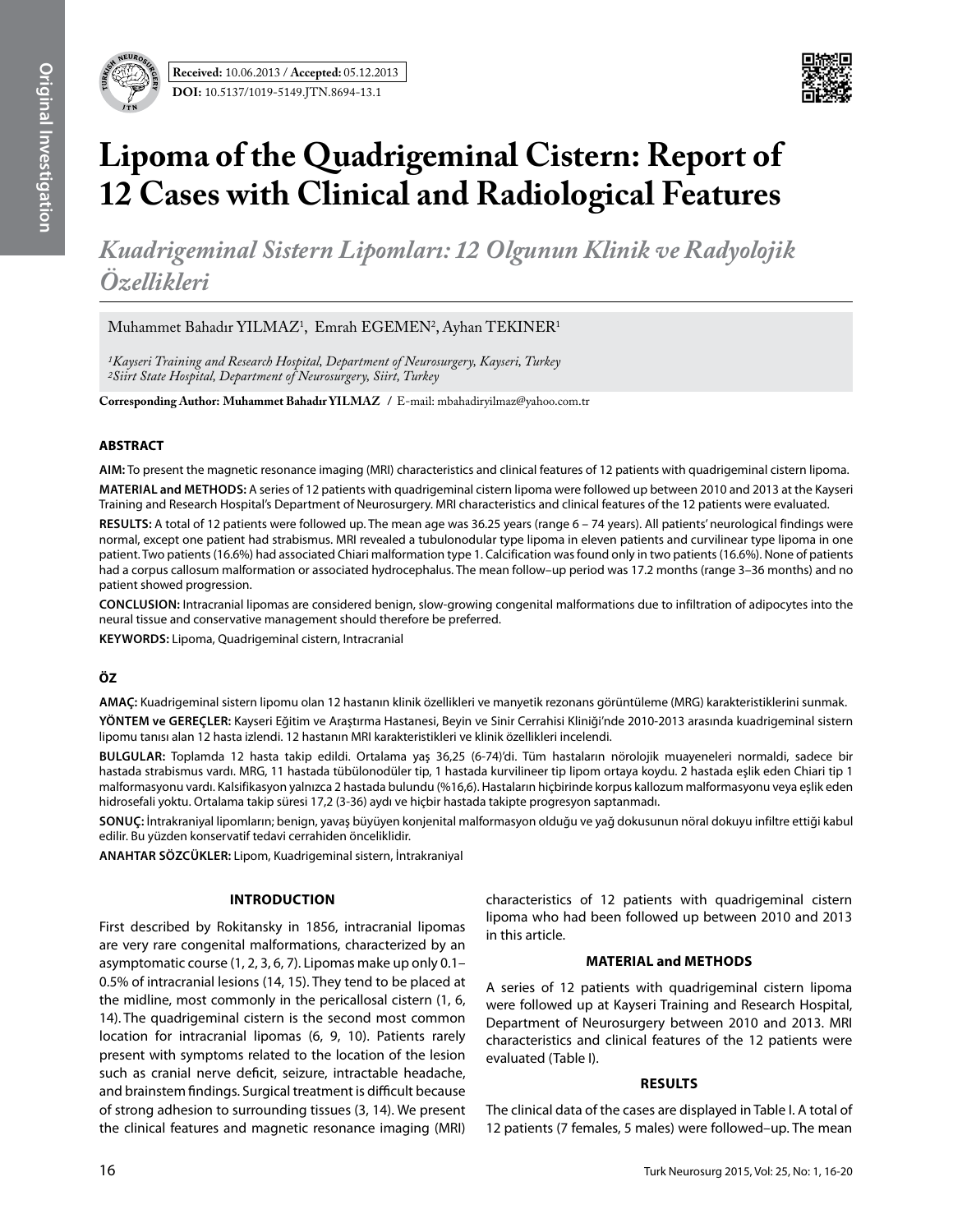| <b>No</b>      | Age | <b>Sex</b> | <b>Clinical</b><br>presentation | <b>Neurological</b><br>examination | <b>MRI</b> findings                        | <b>Associated</b><br>malformation    | Follow-up<br>period<br>(month) | <b>Clinical and</b><br>radiological<br>course |
|----------------|-----|------------|---------------------------------|------------------------------------|--------------------------------------------|--------------------------------------|--------------------------------|-----------------------------------------------|
| 1              | 31  | M          | Headache                        | Normal                             | Tubulonodular<br>12 x 5 x 15 mm            | None                                 | 28                             | Stable                                        |
| $\overline{2}$ | 74  | F          | Loss of<br>Consciousness        | Normal                             | Tubulonodular<br>5x4x1mm                   | None                                 | 36                             | Stable                                        |
| 3              | 47  | M          | Headache                        | Normal                             | Curvilinear<br>21x3x3mm<br>Calcification   | None                                 | 20                             | Stable                                        |
| $\overline{4}$ | 27  | F          | Headache                        | Normal                             | Tubulonodular<br>$13 \times 3 \times 2$ mm | None                                 | 32                             | Stable                                        |
| 5              | 52  | F          | Headache                        | Normal                             | Tubulonodular<br>$10 \times 6 \times 4$ mm | None                                 | 6                              | Stable                                        |
| 6              | 22  | M          | Seizure                         | Normal                             | Tubulonodular<br>15 x 9 x 15 mm            | None                                 | 18                             | Stable                                        |
| 7              | 22  | F          | Headache                        | Normal                             | Tubulonodular<br>6x3x1mm                   | <b>Chiari Malformation</b><br>type 1 | 8                              | Stable                                        |
| 8              | 25  | M          | Headache                        | Normal                             | Tubulonodular<br>4 x 1 x 2.5 mm            | <b>Chiari Malformation</b><br>type 1 | 8                              | Stable                                        |
| 9              | 74  | M          | Loss of<br>Consciousness        | Normal                             | Tubulonodular<br>5x3x1mm<br>Calcification  | None                                 | 14                             | Stable                                        |
| 10             | 31  | F          | Chronic<br>depression           | Normal                             | Tubulonodular<br>8 x 4,5 x 4 mm            | None                                 | 15                             | Stable                                        |
| 11             | 24  | F          | Headache                        | Normal                             | Tubulonodular<br>6x5x4mm                   | None                                 | 18                             | Stable                                        |
| 12             | 6   | F          | Precocious<br>puberty           | Strabismus                         | Tubulonodular<br>9 x 10 x 12 mm            | None                                 | 3                              | Stable                                        |

**Table I:** Cases of Quadrigeminal Cistern Lipoma (Review of 12 Patients)

age was 36.25 years (range 6–74 years). We had a 6-year-old patient present with precocious puberty, one patient with chronic depression, one patient with seizure, two patients with loss of consciousness and seven patients with headache. The epileptic patient's seizures were not due to the lipoma. Neurological findings were normal in all patients, except one patient had strabismus. MRI revealed a tubulonodular type lipoma in eleven patients and curvilinear type lipoma in one patient (Figures 1A-D; 2A,B). Two patients (16.6%) had associated Chiari malformation type 1. Calcification was found in only two patients (16.6%). None of the patients had a corpus callosum malformation or associated hydrocephalus. The mean follow–up period was 17.2 months (range 3–36 months) and no patient showed progression. Surgical intervention was not considered in any patient because none of them had symptoms related to lipoma.

#### **Discussion**

Lipomas are classified under "tumours of meninges" as mesenchymal benign tumours (WHO Classification 2007 ICD 8850/0). Intracranial lipomas are the consequence of the maldevelopment of embryonic primitive meninx rather than of neoplastic or hamartomatous origin. Adipose tissue does not normally exist in the central nervous system. It has been proposed that adipocytes extend in the subarachnoid space along the Virchow–Robin spaces adjacent to the pia. This leads to a close relationship between a lipoma and blood vessels and cranial nerves (3, 5, 12, 14). However they grow slowly and no malignant transformation has been reported (15).

Developments in radiological techniques have increased the number of intracranial lipoma diagnoses. Interhemispheric lipomas over the corpus callosum and quadrigeminal cistern are the most common presentation at approximately 45–50% and 25% respectively (1, 6, 14). They can be found in the cerebellopontine angle (CPA), Sylvian cistern, and less frequently on the surface of the cerebral hemispheres and cervicomedullary junction (3, 4, 6, 11, 13, 14). The most common posterior fossa location is the CPA. Intracranial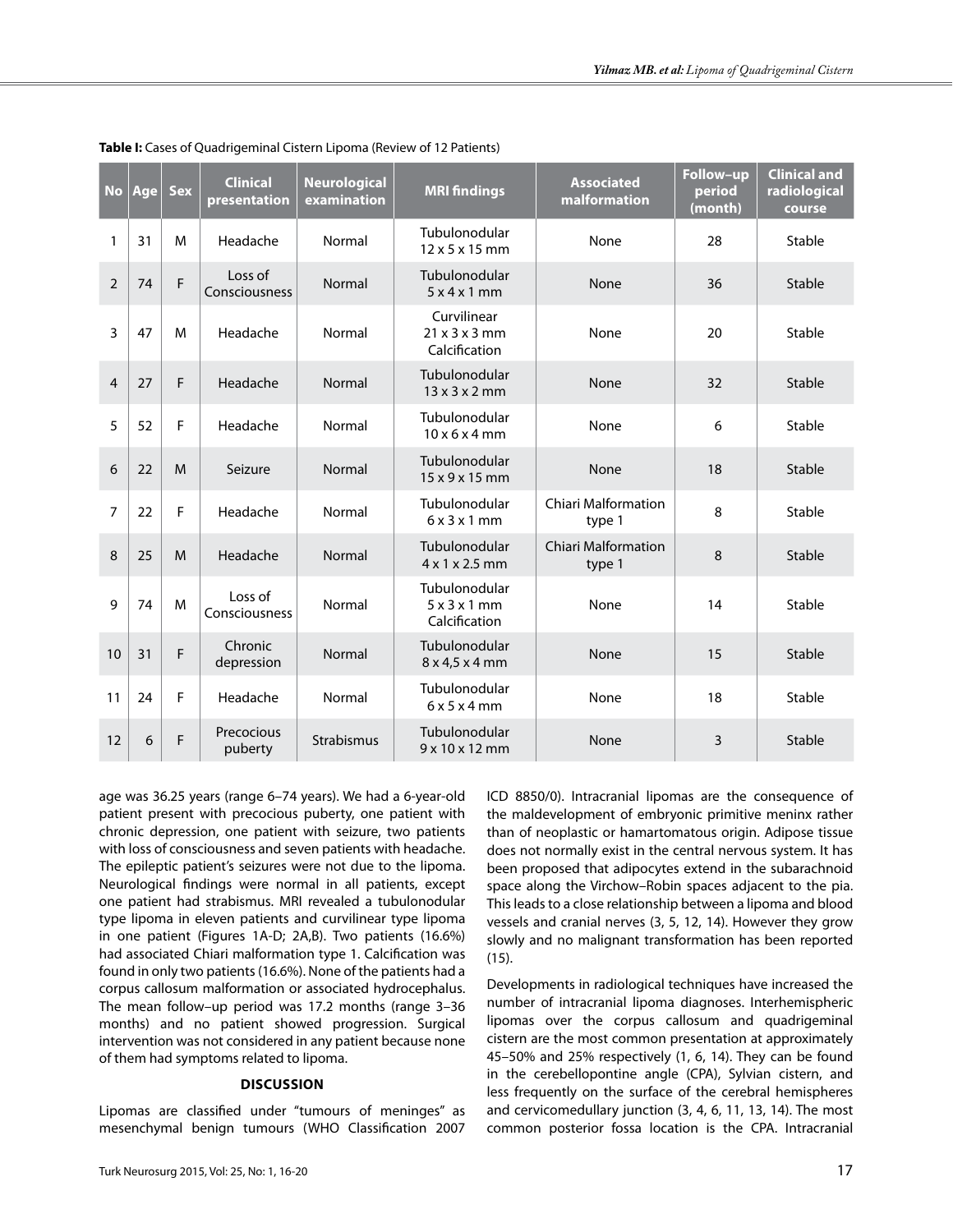

## **Figure 1:**

Tubulonodular type lipoma located in the quadrigeminal cistern. **A)** CT scan, **B)** axial T1 weighted MRI scan, **C)** coronal T1 weighted MRI scan, **D)** sagittal T1-weighted MRI scan demonstrates hyperintense lipoma in the quadrigeminal cistern.



**Figure 2:** Curvilinear type lipoma located in the quadrigeminal cistern. **A)** axial T1-weighted MRI scan, **B)** sagittal T1-weighted MRI scan demonstrates hyperintense lipoma in the quadrigeminal and superior cerebellar cistern.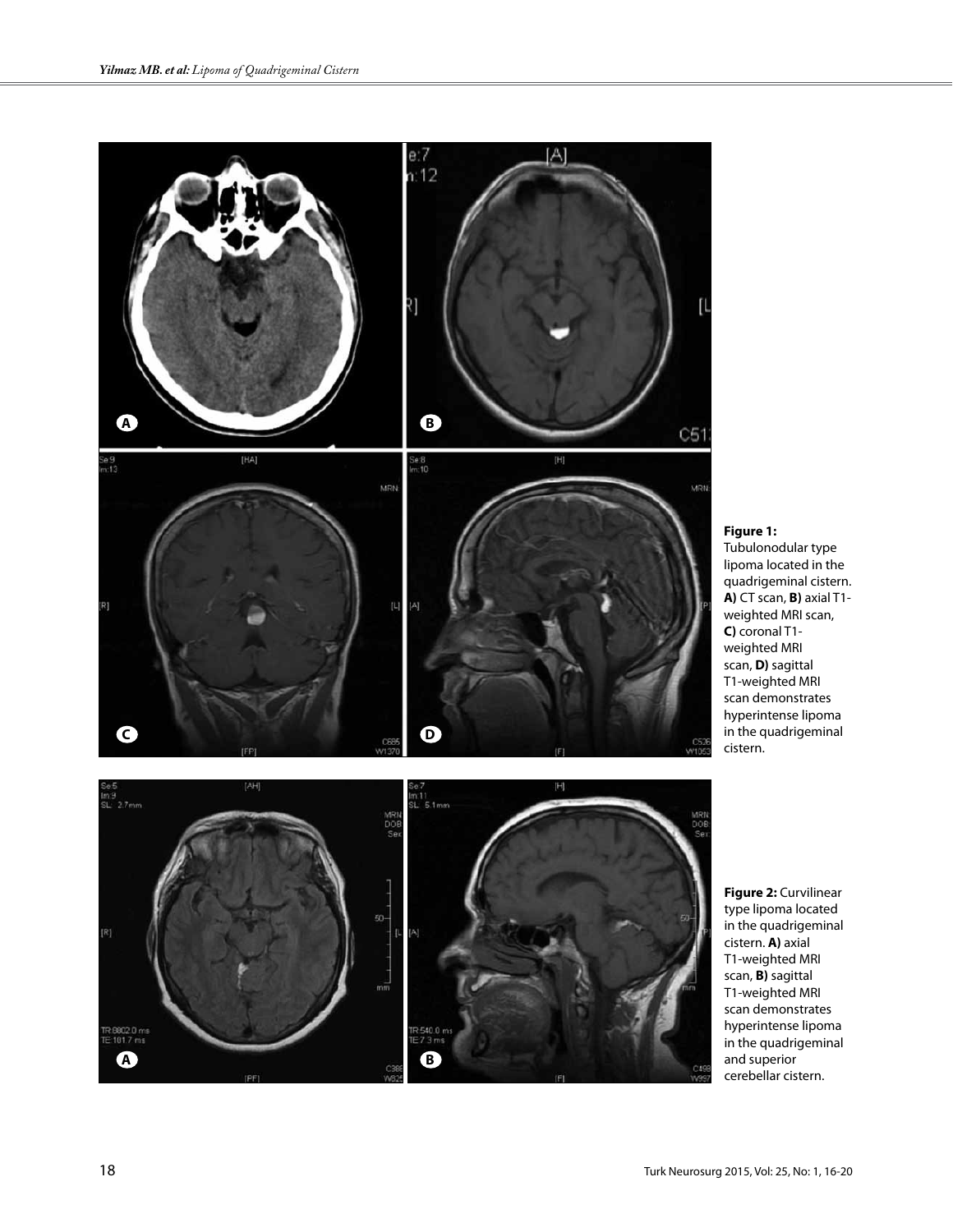lipomas are associated with other congenital malformations such as agenesis or dysgenesis of corpus callosum, absence of the septum pellucidum, cranium bifidum, spina bifida, encephalocele, myelomeningocele, vermian hypoplasia cortical malformations, and aneurysmal malformations (6, 14, 15).

Truwit et al. published the largest related series in 1990 (12). 42 patients with 44 intracranial lipomas were evaluated retrospectively (12). Intracranial lipomas were found in the Interhemispheric area (45%), quadrigeminal/superior cerebellar cistern (25%), suprasellar/interpeduncular cistern (14%), and Sylvian cistern (5%) (12). Associated congenital malformations were reported in 55% of patients and malformations of the corpus callosum and septum pellucidum were most frequent (5, 12).

These lesions are usually asymptomatic and diagnosed incidentally. It may take a long time for symptoms to develop because of the slow growth pattern. The incidence of epilepsy is lower than estimated in the first publications (5, 10). Yıldız et al reported 24 cases with intracranial lipoma and showed a statistically significant relationship between the localisation of the lipoma and the occurrence of epilepsy. All 3 patients with a lipoma in the Sylvian cistern had seizures while the other 21 patients with lipoma elsewhere had no seizures (14). Psychomotor retardation and headache are the most common neurological manifestations (5). These tumours can cause symptoms related to their location such as cranial nerve deficit, seizure, and intractable headache. Furthermore, a quadrigeminal cistern lipoma can cause obstructive hydrocephalus (8). A quadrigeminal cistern lipoma can cause diplopia, brainstem and cerebellum compression findings and obstructive hydrocephalus can be seen (8, 15). Most of the patients in our series presented with headache and none of them had obstructive hydrocephalus. A 22-year-old male presented with generalized tonic–clonic seizures but the quadrigeminal lipoma was not the focus of these seizures.

Cranial computed tomography (CT) can easily show lipomas as homogeneously hypodense lesions like subcutaneous fat. A homogeneous mass with fat density (-40 to –100 Hounsfield) and nodular or curvilinear surrounding calcification can be seen (14).

MR signal features are similar to subcutaneous tissue (15). T1 weighted images show a hyperintense lesion. The intensity shows a homogenous decreased on the fat-suppression sequence (3). The lesion is iso-hypointense on T2-weighted images (3). There is usually no contrast enhancement (3). The chemical shift artifact generally seen on T2-weighted images is used for confirming the diagnosis of lipoma (3). The differentiation of a CPA lipoma from other adipose lesions such as epidermoid tumour, lipomatous meningiomas, and lipomatous degeneration of schwannomas can usually be made by MRI (11). CPA lipomas are described as tubulonodular or curvilinear on MRI. The tubulonodular type is more common and located anteriorly and is associated with

frontofacial anomalies. Curvilinear type lipomas are usually asymptomatic even in large sizes. They are generally thinner than 1 cm, long, related with corpus callosum hypoplasia, and located posteriorly (14). Only two patients in our series had an associated malformation (Chiari type 1 in both) but a corpus callosum anomaly was found in none of patients.

The differential diagnosis of a CPA lipoma includes other adipose lesions such as dermoid/epidermoid tumour, lipomatous meningiomas, and lipomatous degeneration of schwannomas (3, 14).

There is no universally accepted approach to treating patients with intracranial lipomas after intracranial surgery. Surgery may be risky because of the close relationship with blood vessels and cranial nerves and the infiltration of adipocytes (3, 14). Subtotal resection can be considered in case of intractable drug-resistant trigeminal neuralgia, hemifacial spasm, vertigo and nausea (3). However, non-surgical treatment should be considered first because of the asymptomatic nature and incidental diagnosis of these lesions.

In conclusion, intracranial lipomas are considered as benign, slow-growing congenital malformations with infiltration of adipocytes to neuronal tissue and conservative management should therefore be considered first. There was no progression of the lesion in any patient in our series. Surgical intervention was therefore not considered.

#### **References**

- 1. Abou Lebdi KJ, Kentrup H, Reul J, Alzen G, Heimann G: Lipoma of the corpus callosum in a newborn infant: Misinterpretation of cranial ultrasound by coincidence with thrombocytopenia. Z Geburtshilfe Neonatol 202(5): 217-219, 1998
- 2. Baeesa SS, Higgins MJ, Ventureyra EC: Dorsal brain stem lipomas: Case report. Neurosurgery 38(5): 1031-1035, 1996
- 3. Borges RS, Brito CC, Carvalho GA, Domingues RC, Gasparetto EL: Cerebellopontine angle lipomas: Magnetic resonance imaging findings in two cases. Arq Neuropsiquiatr 67(2B): 496-498, 2009
- 4. Britt PM, Bindal AK, Balko MG, Yeh HS: Lipoma of the cerebral cortex: Case report. Acta Neurochir (Wien) 121(1-2): 88-92, 1993
- 5. Gómez-Gosálvez FA, Menor-Serrano F, Téllez de Meneses-Lorenzo M, AleuPérez-Gramunt M, Sala-Sánchez AG, Rubio-Soriano A, Carbonell-Nadal J, Mulas F: Intracranial lipomas in paediatrics: A retrospective study of 20 patients. Rev Neurol 37(6): 515-521, 2003
- 6. Hayashi T, Shojima K, Yamamoto M, Hashimoto T, Fukuzumi A, Honda E: Intracranial lipomas--report of six cases. No To Shinkei 35(3):257-268, 1983
- 7. Jamshidi J, Koshino K, Mogami H: Intracerebral lipoma: Case report. Neurol Med Chir (Tokyo) 26(7): 560-563, 1986
- 8. Kawamata T, Aoki N, Sakai T, Takakura K: Congenital triventricular hydrocephalus associated with a small lipoma in the quadrigeminal plate cistern. Childs Nerv Syst 11(2): 121-123, 1995